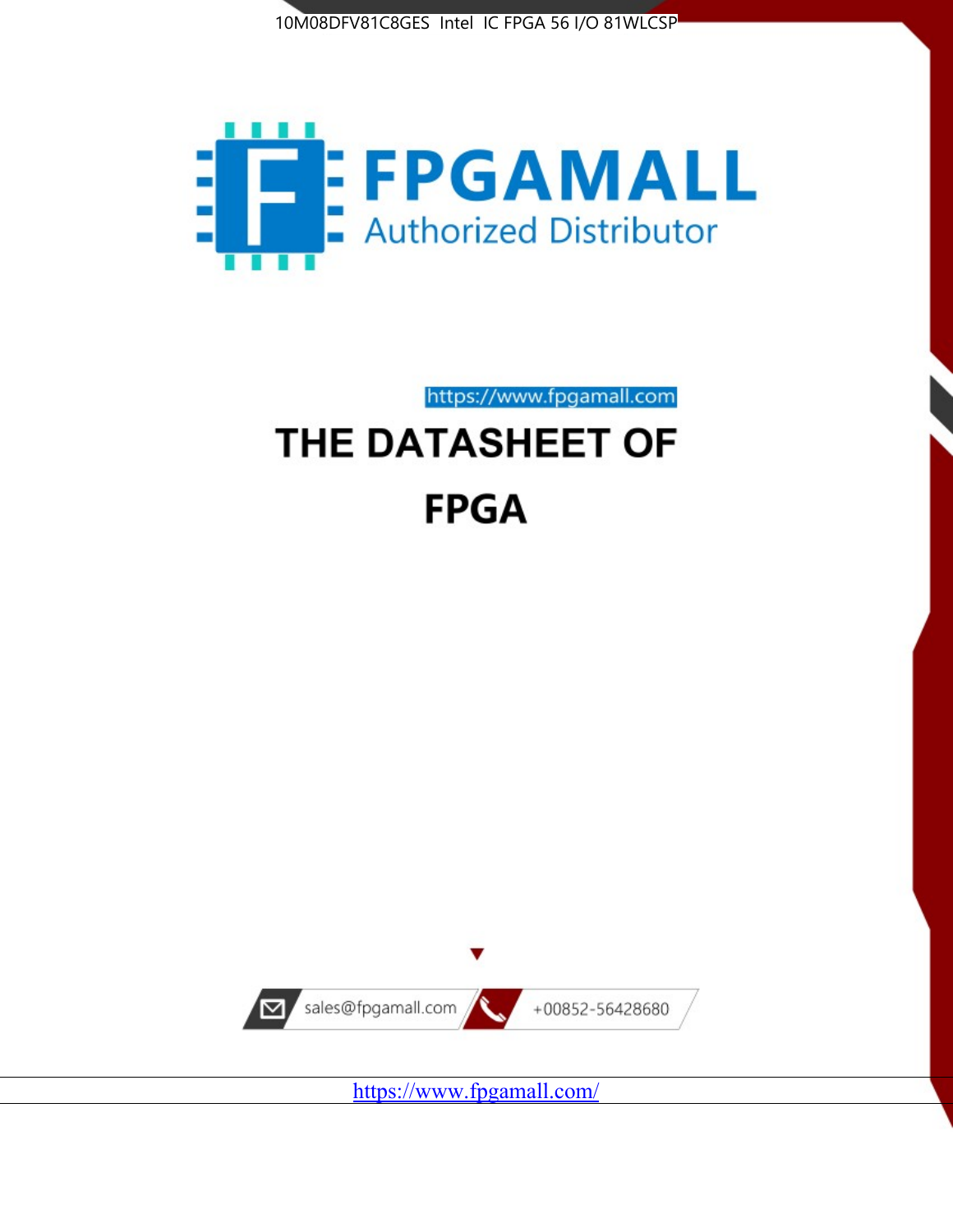10M08DFV81C8GES Intel IC FPGA 56 I/O 81WLCSP



# **Intel® MAX® 10 FPGA Device Overview**



**M10-OVERVIEW | 2017.12.15** Latest document on the web: **[PDF](https://www.altera.com/en_US/pdfs/literature/hb/max-10/m10_overview.pdf)** | **[HTML](https://www.altera.com/documentation/myt1396938463674.html)**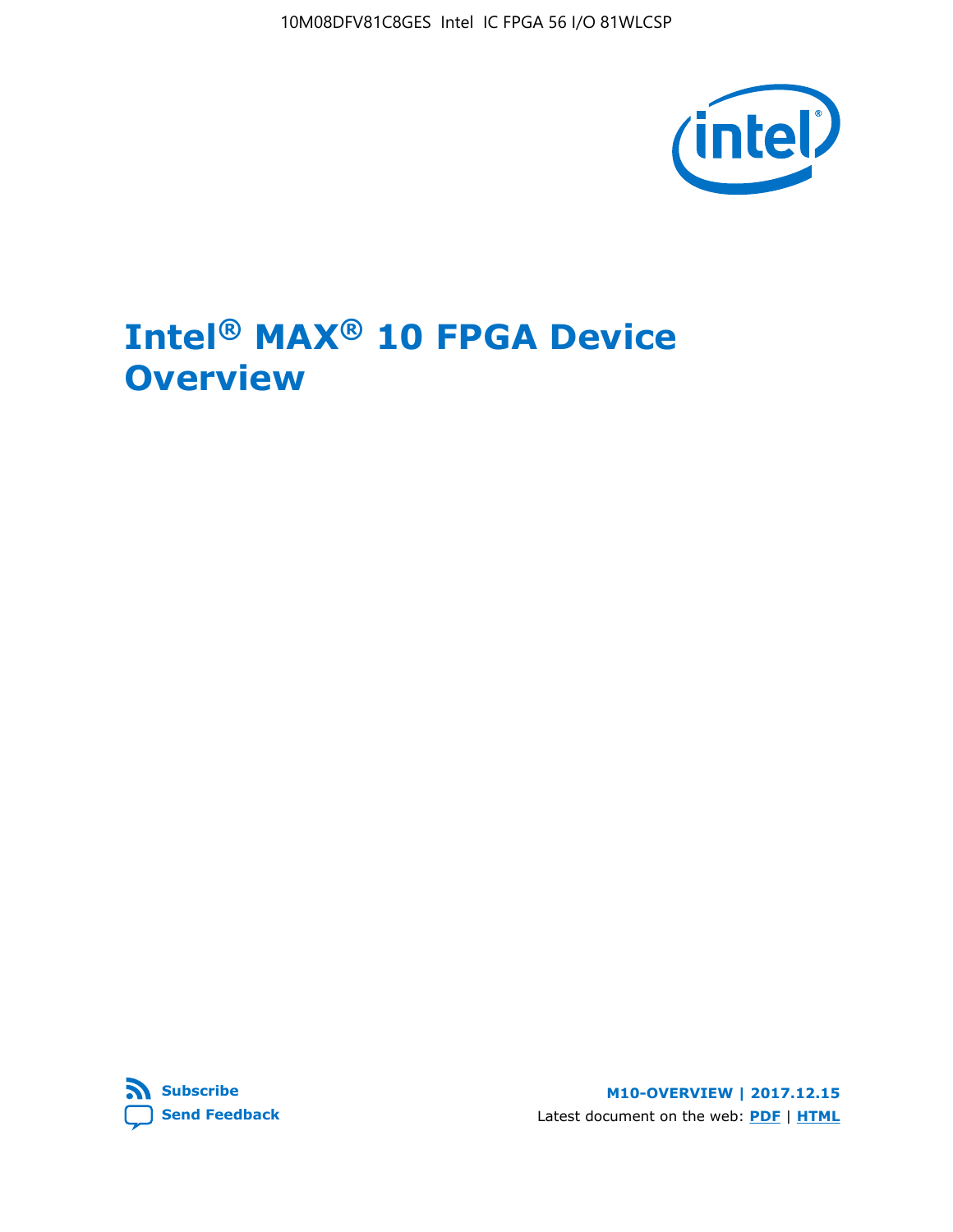

*Contents*

# **Contents**

| Intel® MAX® 10 FPGA Device Overview…………………………………………………………………………………………3 |  |
|------------------------------------------------------------------------|--|
|                                                                        |  |
|                                                                        |  |
|                                                                        |  |
|                                                                        |  |
|                                                                        |  |
|                                                                        |  |
|                                                                        |  |
|                                                                        |  |
|                                                                        |  |
|                                                                        |  |
|                                                                        |  |
|                                                                        |  |
|                                                                        |  |
|                                                                        |  |
|                                                                        |  |
|                                                                        |  |
|                                                                        |  |
|                                                                        |  |
|                                                                        |  |
| Document Revision History for Intel MAX 10 FPGA Device Overview 13     |  |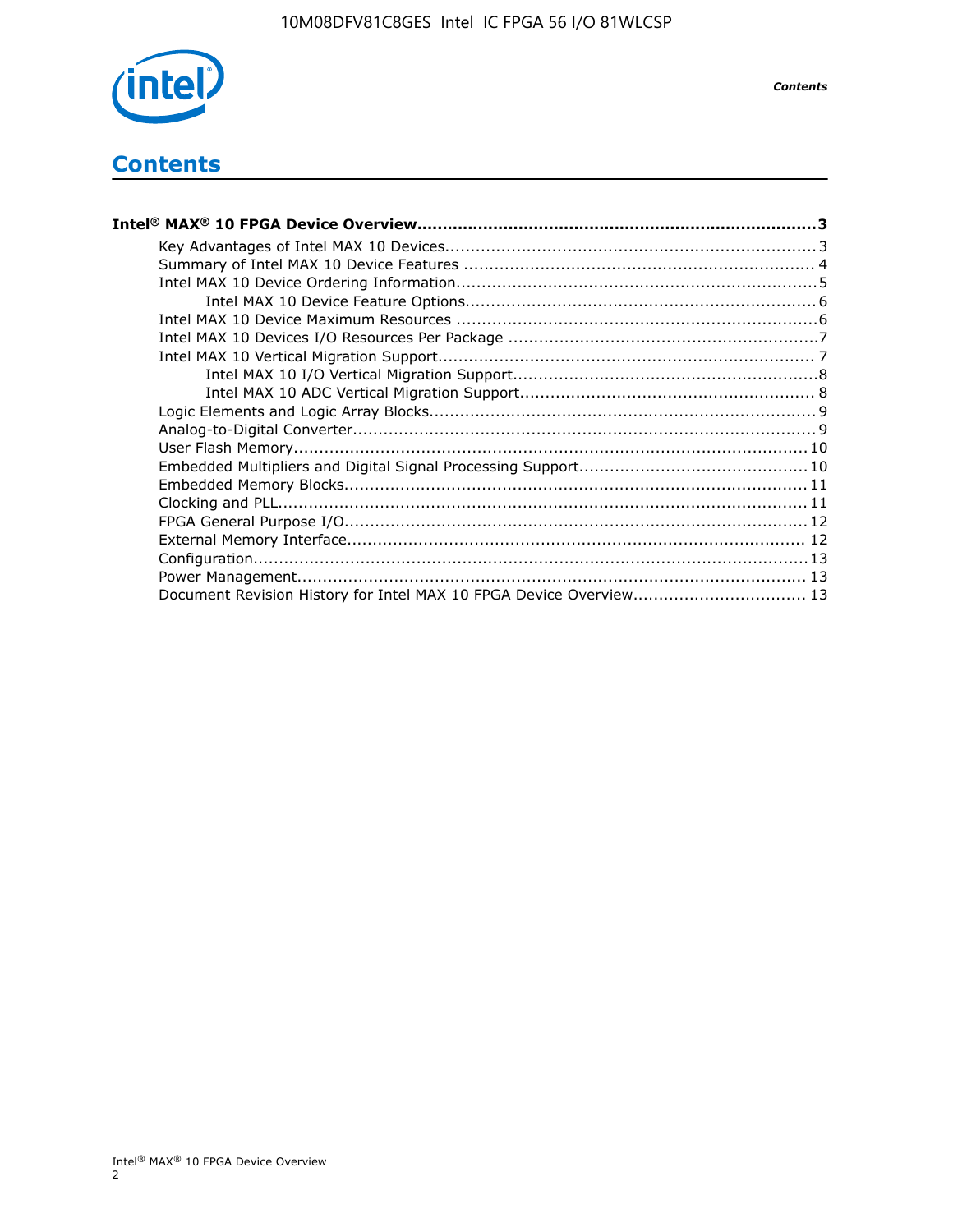

# **Intel® MAX® 10 FPGA Device Overview**

Intel® MAX® 10 devices are single-chip, non-volatile low-cost programmable logic devices (PLDs) to integrate the optimal set of system components.

The highlights of the Intel MAX 10 devices include:

- Internally stored dual configuration flash
- User flash memory
- Instant on support
- Integrated analog-to-digital converters (ADCs)
- Single-chip Nios II soft core processor support

Intel MAX 10 devices are the ideal solution for system management, I/O expansion, communication control planes, industrial, automotive, and consumer applications.

#### **Related Links**

[Intel MAX 10 FPGA Device Datasheet](https://www.altera.com/documentation/mcn1397700832153.html#mcn1397643748870)

# **Key Advantages of Intel MAX 10 Devices**

## **Table 1. Key Advantages of Intel MAX 10 Devices**

| <b>Advantage</b>               | <b>Supporting Feature</b>                                                                                                                                                                                  |  |  |  |
|--------------------------------|------------------------------------------------------------------------------------------------------------------------------------------------------------------------------------------------------------|--|--|--|
| Simple and fast configuration  | Secure on-die flash memory enables device configuration in less than 10 ms                                                                                                                                 |  |  |  |
| Flexibility and integration    | Single device integrating PLD logic, RAM, flash memory, digital signal<br>processing (DSP), ADC, phase-locked loop (PLL), and I/Os<br>Small packages available from 3 mm $\times$ 3 mm                     |  |  |  |
| Low power                      | Sleep mode—significant standby power reduction and resumption in less than<br>$1 \text{ ms}$<br>Longer battery life—resumption from full power-off in less than 10 ms                                      |  |  |  |
| 20-year-estimated life cycle   | Built on TSMC's 55 nm embedded flash process technology                                                                                                                                                    |  |  |  |
| High productivity design tools | Intel Quartus <sup>®</sup> Prime Lite edition (no cost license)<br>Platform Designer (Standard) system integration tool<br>DSP Builder for Intel FPGAs<br>Nios <sup>®</sup> II Embedded Design Suite (EDS) |  |  |  |

Intel Corporation. All rights reserved. Intel, the Intel logo, Altera, Arria, Cyclone, Enpirion, MAX, Nios, Quartus and Stratix words and logos are trademarks of Intel Corporation or its subsidiaries in the U.S. and/or other countries. Intel warrants performance of its FPGA and semiconductor products to current specifications in accordance with Intel's standard warranty, but reserves the right to make changes to any products and services at any time without notice. Intel assumes no responsibility or liability arising out of the application or use of any information, product, or service described herein except as expressly agreed to in writing by Intel. Intel customers are advised to obtain the latest version of device specifications before relying on any published information and before placing orders for products or services. \*Other names and brands may be claimed as the property of others.

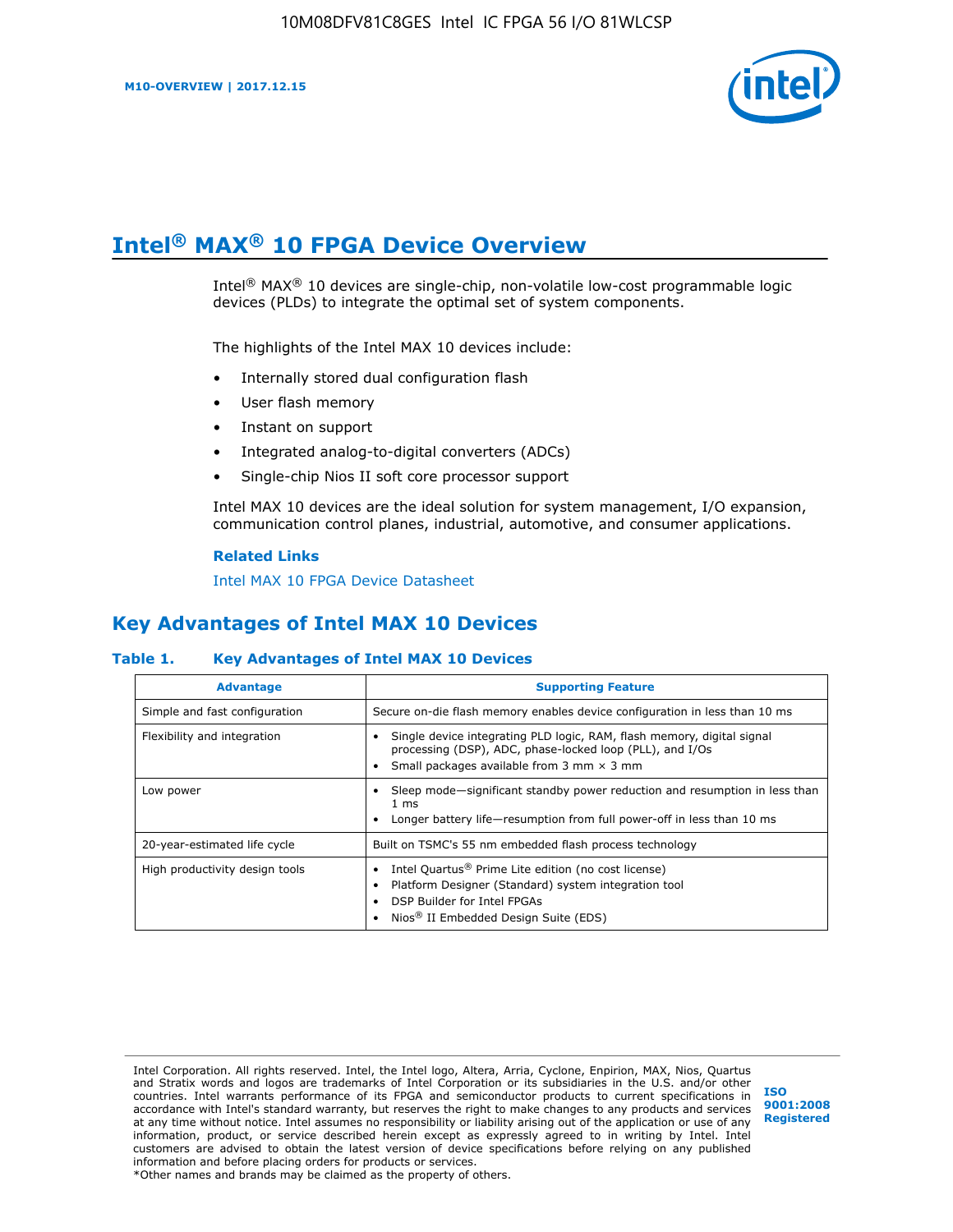

# **Summary of Intel MAX 10 Device Features**

## **Table 2. Summary of Features for Intel MAX 10 Devices**

| <b>Feature</b>                       | <b>Description</b>                                                                                                                                                                                                                                                               |
|--------------------------------------|----------------------------------------------------------------------------------------------------------------------------------------------------------------------------------------------------------------------------------------------------------------------------------|
| Technology                           | 55 nm TSMC Embedded Flash (Flash + SRAM) process technology                                                                                                                                                                                                                      |
| Packaging                            | Low cost, small form factor packages-support multiple packaging<br>technologies and pin pitches<br>Multiple device densities with compatible package footprints for seamless<br>migration between different device densities<br>RoHS6-compliant                                  |
| Core architecture                    | 4-input look-up table (LUT) and single register logic element (LE)<br>LEs arranged in logic array block (LAB)<br>$\bullet$<br>Embedded RAM and user flash memory<br>Clocks and PLLs<br>$\bullet$<br>Embedded multiplier blocks<br>$\bullet$<br>General purpose I/Os<br>$\bullet$ |
| Internal memory blocks               | M9K-9 kilobits (Kb) memory blocks<br>$\bullet$<br>Cascadable blocks to create RAM, dual port, and FIFO functions<br>$\bullet$                                                                                                                                                    |
| User flash memory (UFM)              | User accessible non-volatile storage<br>$\bullet$<br>High speed operating frequency<br>$\bullet$<br>Large memory size<br>High data retention<br>$\bullet$<br>Multiple interface option<br>$\bullet$                                                                              |
| Embedded multiplier blocks           | One $18 \times 18$ or two 9 $\times$ 9 multiplier modes<br>$\bullet$<br>Cascadable blocks enabling creation of filters, arithmetic functions, and image<br>processing pipelines                                                                                                  |
| <b>ADC</b>                           | 12-bit successive approximation register (SAR) type<br>$\bullet$<br>Up to 17 analog inputs<br>$\bullet$<br>Cumulative speed up to 1 million samples per second (MSPS)<br>Integrated temperature sensing capability                                                               |
| Clock networks                       | Global clocks support<br>$\bullet$<br>High speed frequency in clock network                                                                                                                                                                                                      |
| Internal oscillator                  | Built-in internal ring oscillator                                                                                                                                                                                                                                                |
| PLLs                                 | Analog-based<br>Low jitter<br>$\bullet$<br>High precision clock synthesis<br>Clock delay compensation<br>$\bullet$<br>Zero delay buffering<br>$\bullet$<br>Multiple output taps<br>٠                                                                                             |
| General-purpose I/Os (GPIOs)         | Multiple I/O standards support<br>$\bullet$<br>On-chip termination (OCT)<br>$\bullet$<br>Up to 830 megabits per second (Mbps) LVDS receiver, 800 Mbps LVDS<br>transmitter                                                                                                        |
| External memory interface (EMIF) (1) | Supports up to 600 Mbps external memory interfaces:<br>continued                                                                                                                                                                                                                 |

<sup>(1)</sup> EMIF is only supported in selected Intel MAX 10 device density and package combinations. Refer to the *External Memory Interface User Guide* for more information.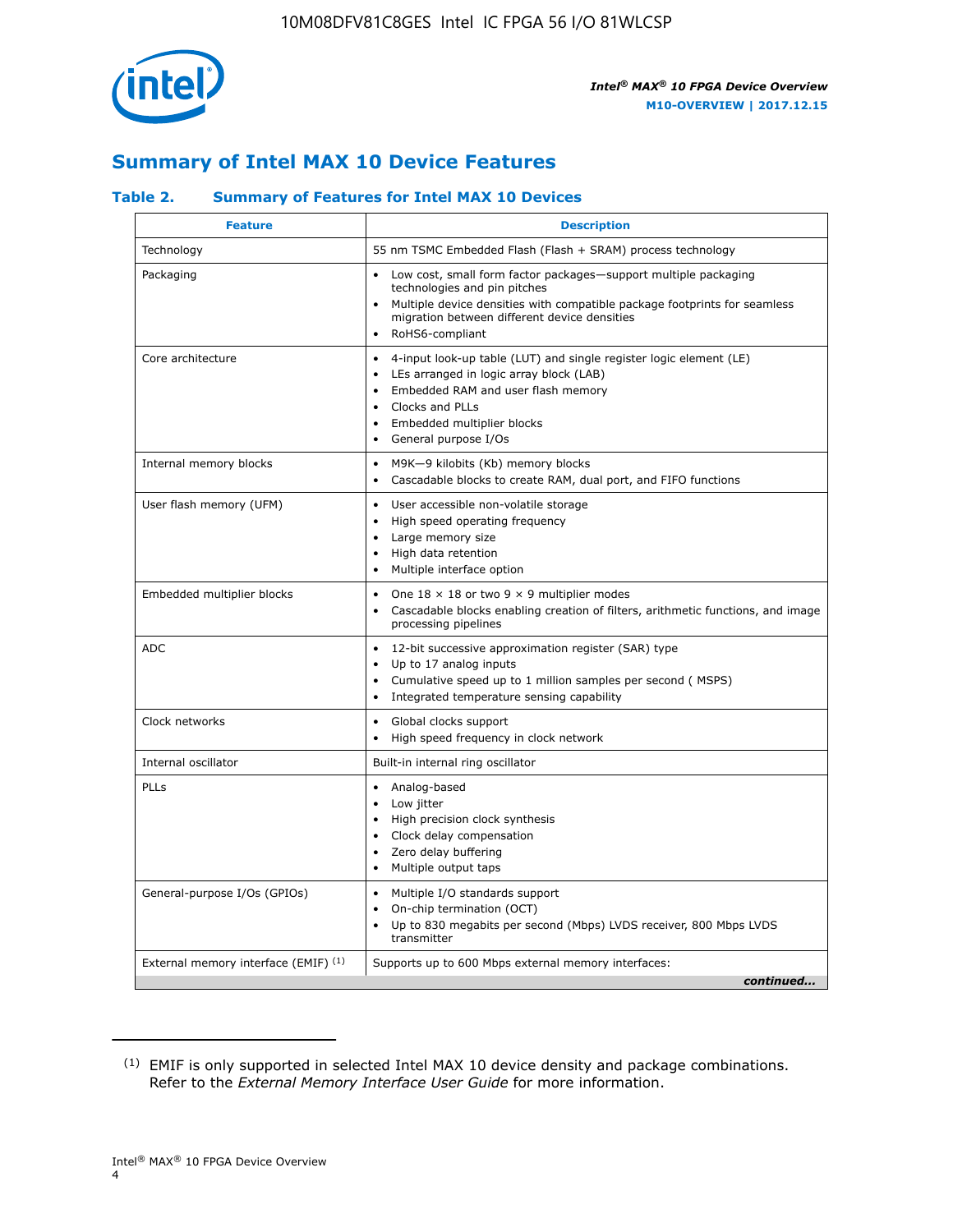

| <b>Feature</b>                | <b>Description</b>                                                                                                                                                                                                                                                                                                                             |  |  |  |
|-------------------------------|------------------------------------------------------------------------------------------------------------------------------------------------------------------------------------------------------------------------------------------------------------------------------------------------------------------------------------------------|--|--|--|
|                               | DDR3, DDR3L, DDR2, LPDDR2 (on 10M16, 10M25, 10M40, and 10M50.)<br>SRAM (Hardware support only)                                                                                                                                                                                                                                                 |  |  |  |
|                               | <i>Note:</i> For 600 Mbps performance, -6 device speed grade is required.<br>Performance varies according to device grade (commercial, industrial, or<br>automotive) and device speed grade $(-6 \text{ or } -7)$ . Refer to the <i>Intel MAX</i><br>10 FPGA Device Datasheet or External Memory Interface Spec Estimator<br>for more details. |  |  |  |
| Configuration                 | Internal configuration                                                                                                                                                                                                                                                                                                                         |  |  |  |
|                               | JTAG<br>٠                                                                                                                                                                                                                                                                                                                                      |  |  |  |
|                               | Advanced Encryption Standard (AES) 128-bit encryption and compression<br>options                                                                                                                                                                                                                                                               |  |  |  |
|                               | Flash memory data retention of 20 years at 85 $^{\circ}$ C                                                                                                                                                                                                                                                                                     |  |  |  |
| Flexible power supply schemes | Single- and dual-supply device options                                                                                                                                                                                                                                                                                                         |  |  |  |
|                               | Dynamically controlled input buffer power down                                                                                                                                                                                                                                                                                                 |  |  |  |
|                               | Sleep mode for dynamic power reduction                                                                                                                                                                                                                                                                                                         |  |  |  |

# **Intel MAX 10 Device Ordering Information**

#### **Figure 1. Sample Ordering Code and Available Options for Intel MAX 10 Devices**



*Note:* The –I6 and –A6 speed grades of the Intel MAX 10 FPGA devices are not available by default in the Intel Quartus Prime software. Contact your local Intel sales representatives for support.

#### **Related Links**

#### [Intel FPGA Product Selector](http://www.altera.com/products/selector/psg-selector.html)

Provides the latest information about Intel FPGAs.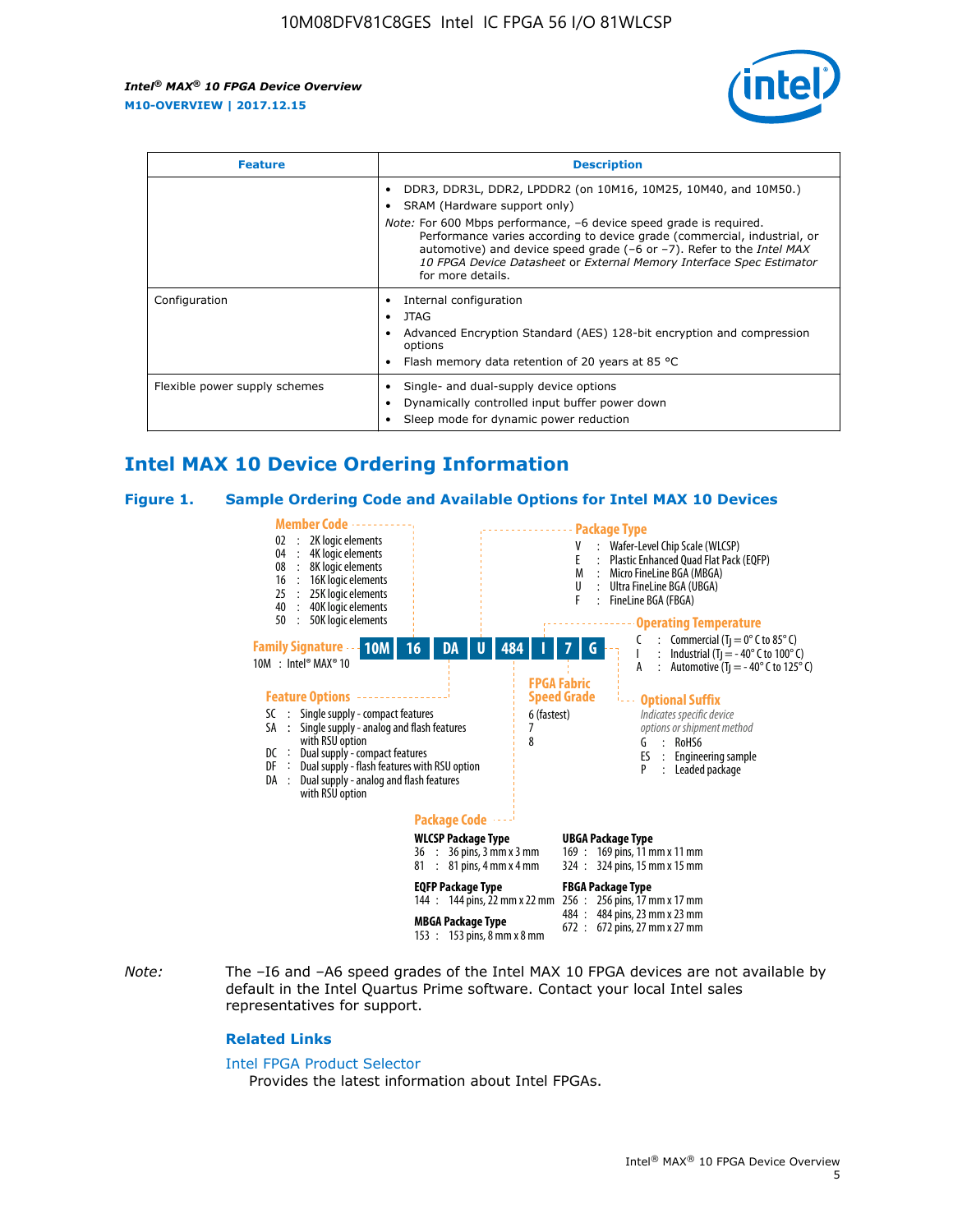

## **Intel MAX 10 Device Feature Options**

## **Table 3. Feature Options for Intel MAX 10 Devices**

| <b>Option</b> | <b>Feature</b>                                                                                                                                                                          |
|---------------|-----------------------------------------------------------------------------------------------------------------------------------------------------------------------------------------|
| Compact       | Devices with core architecture featuring single configuration image with self-configuration capability                                                                                  |
| Flash         | Devices with core architecture featuring:<br>Dual configuration image with self-configuration capability<br>Remote system upgrade capability<br>Memory initialization                   |
| Analog        | Devices with core architecture featuring:<br>Dual configuration image with self-configuration capability<br>Remote system upgrade capability<br>Memory initialization<br>Integrated ADC |

# **Intel MAX 10 Device Maximum Resources**

## **Table 4. Maximum Resource Counts for Intel MAX 10 Devices**

| <b>Resource</b>              |                            | <b>Device</b>  |              |              |                |                |              |                |
|------------------------------|----------------------------|----------------|--------------|--------------|----------------|----------------|--------------|----------------|
|                              |                            | <b>10M02</b>   | <b>10M04</b> | <b>10M08</b> | <b>10M16</b>   | <b>10M25</b>   | <b>10M40</b> | <b>10M50</b>   |
|                              | Logic Elements (LE) (K)    | $\overline{2}$ | 4            | 8            | 16             | 25             | 40           | 50             |
| M9K Memory (Kb)              |                            | 108            | 189          | 378          | 549            | 675            | 1,260        | 1,638          |
|                              | User Flash Memory (Kb) (2) | 96             | 1,248        | 1,376        | 2,368          | 3,200          | 5,888        | 5,888          |
| $18 \times 18$ Multiplier    |                            | 16             | 20           | 24           | 45             | 55             | 125          | 144            |
| <b>PLL</b>                   |                            | 2              | 2            | 2            | $\overline{4}$ | $\overline{4}$ | 4            | $\overline{4}$ |
| GPIO                         |                            | 246            | 246          | 250          | 320            | 360            | 500          | 500            |
| <b>LVDS</b>                  | Dedicated<br>Transmitter   | 15             | 15           | 15           | 22             | 24             | 30           | 30             |
|                              | Emulated<br>Transmitter    | 114            | 114          | 116          | 151            | 171            | 241          | 241            |
|                              | Dedicated Receiver         | 114            | 114          | 116          | 151            | 171            | 241          | 241            |
| Internal Configuration Image |                            | $\mathbf{1}$   | 2            | 2            | $\overline{2}$ | 2              | 2            | $\overline{2}$ |
| <b>ADC</b>                   |                            |                | 1            | 1            | $\mathbf{1}$   | 2              | 2            | 2              |

<sup>(2)</sup> The maximum possible value including user flash memory and configuration flash memory. For more information, refer to [Intel MAX 10 User Flash Memory User Guide](https://www.altera.com/documentation/vgo1395753117436.html#vgo1395811844282).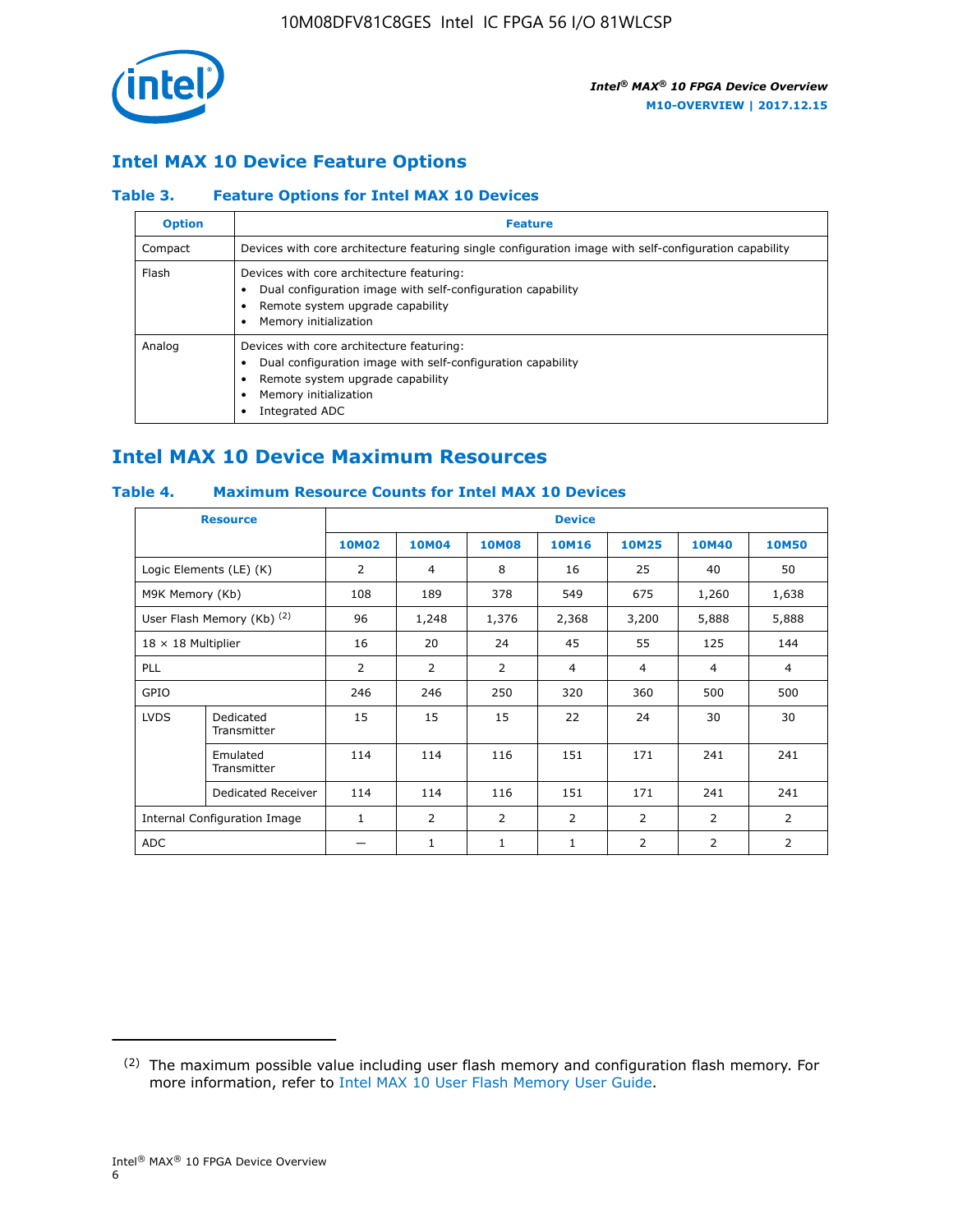

# **Intel MAX 10 Devices I/O Resources Per Package**

### **Table 5. Package Plan for Intel MAX 10 Single Power Supply Devices**

| <b>Device</b> |                   | <b>Package</b>                     |                      |                                      |                                      |  |  |  |  |
|---------------|-------------------|------------------------------------|----------------------|--------------------------------------|--------------------------------------|--|--|--|--|
|               | <b>Type</b>       | M153<br>153-pin MBGA               | U169<br>169-pin UBGA | <b>U324</b><br>324-pin UBGA          | E144<br>144-pin EQFP                 |  |  |  |  |
|               | <b>Size</b>       | $8 \text{ mm} \times 8 \text{ mm}$ | 11 mm $\times$ 11 mm | $15 \text{ mm} \times 15 \text{ mm}$ | $22 \text{ mm} \times 22 \text{ mm}$ |  |  |  |  |
|               | <b>Ball Pitch</b> | $0.5$ mm                           | $0.8$ mm             | $0.8$ mm                             | $0.5$ mm                             |  |  |  |  |
| 10M02         |                   | 112                                | 130                  | 246                                  | 101                                  |  |  |  |  |
| 10M04         |                   | 112                                | 130                  | 246                                  | 101                                  |  |  |  |  |
| 10M08         |                   | 112                                | 130                  | 246                                  | 101                                  |  |  |  |  |
| 10M16         |                   |                                    | 130                  | 246                                  | 101                                  |  |  |  |  |
| 10M25         |                   |                                    |                      |                                      | 101                                  |  |  |  |  |
| 10M40         |                   |                                    |                      |                                      | 101                                  |  |  |  |  |
| 10M50         |                   |                                    |                      |                                      | 101                                  |  |  |  |  |

## **Table 6. Package Plan for Intel MAX 10 Dual Power Supply Devices**

| <b>Device</b> |                   | <b>Package</b> |                                                |                                                                    |                           |                             |                             |  |  |  |
|---------------|-------------------|----------------|------------------------------------------------|--------------------------------------------------------------------|---------------------------|-----------------------------|-----------------------------|--|--|--|
|               | <b>Type</b>       | <b>V36</b>     | <b>V81</b>                                     | <b>U324</b><br>36-pin WLCSP 81-pin WLCSP 324-pin UBGA 256-pin FBGA | <b>F256</b>               | <b>F484</b><br>484-pin FBGA | <b>F672</b><br>672-pin FBGA |  |  |  |
|               | <b>Size</b>       |                | $3$ mm $\times$ 3 mm $ 4$ mm $\times$ 4 mm $ $ | $15$ mm $\times$ 15<br>mm                                          | $17$ mm $\times$ 17<br>mm | $23$ mm $\times$ 23<br>mm   | $27$ mm $\times$ 27<br>mm   |  |  |  |
|               | <b>Ball Pitch</b> | $0.4$ mm       | $0.4$ mm                                       | $0.8$ mm                                                           | 1.0 <sub>mm</sub>         | 1.0 <sub>mm</sub>           | 1.0 <sub>mm</sub>           |  |  |  |
| 10M02         |                   | 27             |                                                | 160                                                                |                           |                             |                             |  |  |  |
| 10M04         |                   |                |                                                | 246                                                                | 178                       |                             |                             |  |  |  |
| 10M08         |                   |                | 56                                             | 246                                                                | 178                       | 250                         |                             |  |  |  |
| 10M16         |                   |                |                                                | 246                                                                | 178                       | 320                         |                             |  |  |  |
| 10M25         |                   |                |                                                |                                                                    | 178                       | 360                         |                             |  |  |  |
| 10M40         |                   |                |                                                |                                                                    | 178                       | 360                         | 500                         |  |  |  |
| 10M50         |                   |                |                                                |                                                                    | 178                       | 360                         | 500                         |  |  |  |

## **Related Links**

- [Intel MAX 10 General Purpose I/O User Guide](https://www.altera.com/documentation/sam1393999966669.html#sam1394000084476)
- [Intel MAX 10 High-Speed LVDS I/O User Guide](https://www.altera.com/documentation/sam1394433606063.html#sam1394433911642)

# **Intel MAX 10 Vertical Migration Support**

Vertical migration supports the migration of your design to other Intel MAX 10 devices of different densities in the same package with similar I/O and ADC resources.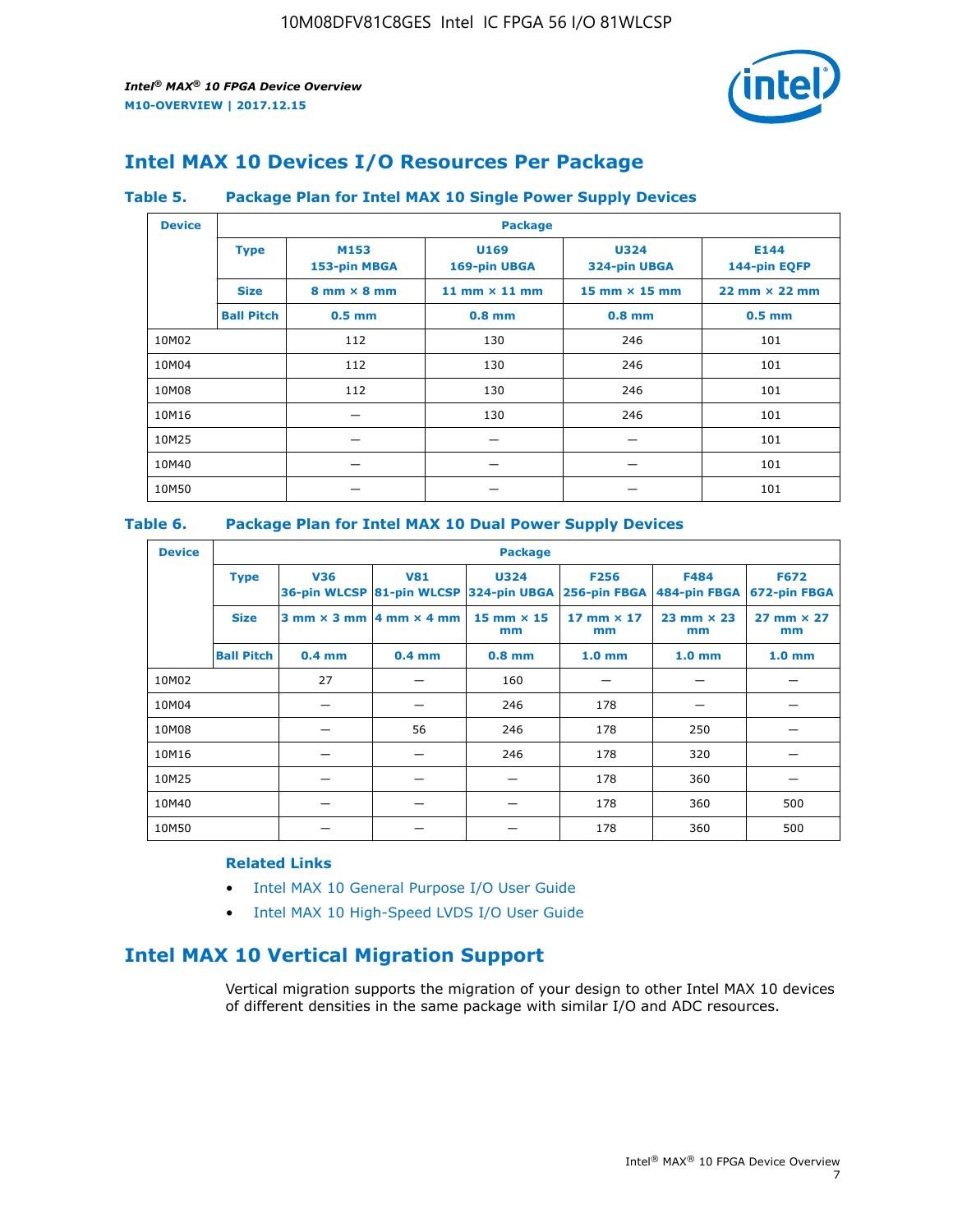

## **Intel MAX 10 I/O Vertical Migration Support**

#### **Figure 2. Migration Capability Across Intel MAX 10 Devices**

- The arrows indicate the migration paths. The devices included in each vertical migration path are shaded. Non-migratable devices are omitted. Some packages have several migration paths. Devices with lesser I/O resources in the same path have lighter shades.
- To achieve the full I/O migration across product lines in the same migration path, restrict I/Os usage to match the product line with the lowest I/O count.

|               | Package                          |            |      |      |             |                  |                                    |      |      |  |
|---------------|----------------------------------|------------|------|------|-------------|------------------|------------------------------------|------|------|--|
| <b>Device</b> | <b>V36</b>                       | <b>V81</b> | M153 | U169 | <b>U324</b> | F <sub>256</sub> | E144                               | F484 | F672 |  |
| 10M02         |                                  |            |      |      |             |                  |                                    |      |      |  |
| 10M04         |                                  |            |      |      |             |                  |                                    |      |      |  |
| 10M08         |                                  |            |      |      |             |                  |                                    |      |      |  |
| 10M16         |                                  |            |      |      |             |                  |                                    |      |      |  |
| 10M25         |                                  |            |      |      |             |                  |                                    |      |      |  |
| 10M40         |                                  |            |      |      |             |                  |                                    |      |      |  |
| 10M50         |                                  |            |      |      |             |                  |                                    |      |      |  |
|               | <b>Dual Power Supply Devices</b> |            |      |      |             |                  | <b>Single Power Supply Devices</b> |      |      |  |

*Note:* To verify the pin migration compatibility, use the Pin Migration View window in the Intel Quartus Prime software Pin Planner.

## **Intel MAX 10 ADC Vertical Migration Support**

#### **Figure 3. ADC Vertical Migration Across Intel MAX 10 Devices**

The arrows indicate the ADC migration paths. The devices included in each vertical migration path are shaded.

|                                                                                                                                                                                                                         | Package |      |      |                  |      |      |      |  |  |
|-------------------------------------------------------------------------------------------------------------------------------------------------------------------------------------------------------------------------|---------|------|------|------------------|------|------|------|--|--|
| <b>Device</b>                                                                                                                                                                                                           | M153    | U169 | U324 | F <sub>256</sub> | E144 | F484 | F672 |  |  |
| 10M04                                                                                                                                                                                                                   |         |      |      |                  |      |      |      |  |  |
| 10M08                                                                                                                                                                                                                   |         |      |      |                  |      |      |      |  |  |
| 10M16                                                                                                                                                                                                                   |         |      |      |                  |      |      |      |  |  |
| 10M25                                                                                                                                                                                                                   |         |      |      |                  |      |      |      |  |  |
| 10M40                                                                                                                                                                                                                   |         |      |      |                  |      |      |      |  |  |
| 10M50                                                                                                                                                                                                                   |         |      |      |                  |      |      |      |  |  |
| <b>Dual ADC Device:</b> Each ADC (ADC1 and ADC2) supports 1 dedicated analog input pin and 8 dual function pins.<br>Single ADC Device: Single ADC that supports 1 dedicated analog input pin and 16 dual function pins. |         |      |      |                  |      |      |      |  |  |

**Single ADC Device:** Single ADC that supports 1 dedicated analog input pin and 8 dual function pins.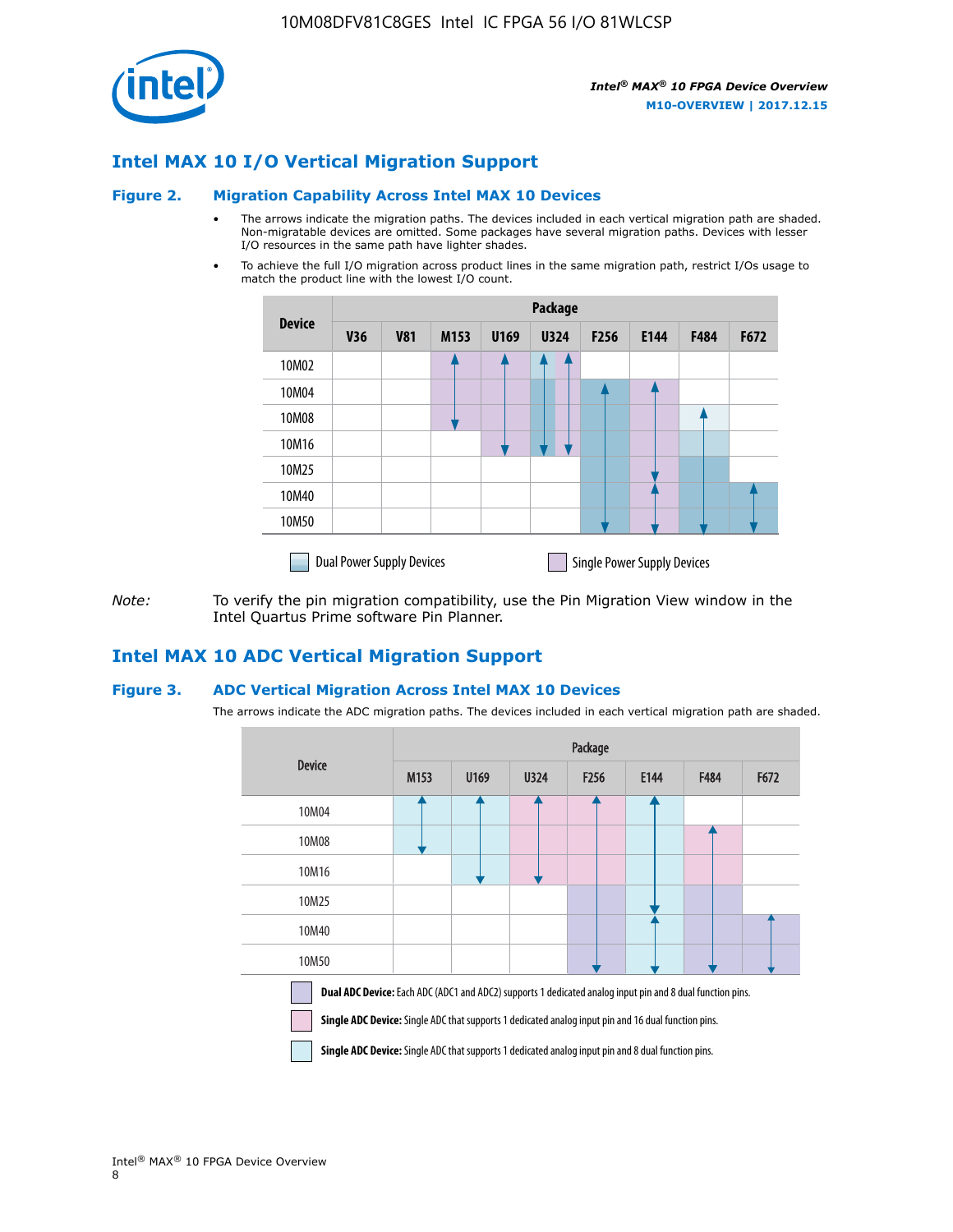

## **Table 7. Pin Migration Conditions for ADC Migration**

| <b>Source</b>     | <b>Target</b>     | <b>Migratable Pins</b>                                                                                            |
|-------------------|-------------------|-------------------------------------------------------------------------------------------------------------------|
| Single ADC device | Single ADC device | You can migrate all ADC input pins                                                                                |
| Dual ADC device   | Dual ADC device   |                                                                                                                   |
| Single ADC device | Dual ADC device   | One dedicated analog input pin.                                                                                   |
| Dual ADC device   | Single ADC device | Eight dual function pins from the ADC1 block of the<br>٠<br>source device to the ADC1 block of the target device. |

# **Logic Elements and Logic Array Blocks**

The LAB consists of 16 logic elements (LE) and a LAB-wide control block. An LE is the smallest unit of logic in the Intel MAX 10 device architecture. Each LE has four inputs, a four-input look-up table (LUT), a register, and output logic. The four-input LUT is a function generator that can implement any function with four variables.

## **Figure 4. Intel MAX 10 Device Family LEs**



## **Analog-to-Digital Converter**

Intel MAX 10 devices feature up to two ADCs. You can use the ADCs to monitor many different signals, including on-chip temperature.

#### **Table 8. ADC Features**

| <b>Feature</b>             | <b>Description</b>                                                                                                                                                                                  |
|----------------------------|-----------------------------------------------------------------------------------------------------------------------------------------------------------------------------------------------------|
| 12-bit resolution          | Translates analog signal to digital data for information processing, computing,<br>data transmission, and control systems<br>Provides a 12-bit digital representation of the observed analog signal |
| Up to 1 MSPS sampling rate | Monitors single-ended external inputs with a cumulative sampling rate of 25<br>kilosamples per second to 1 MSPS in normal mode                                                                      |
|                            |                                                                                                                                                                                                     |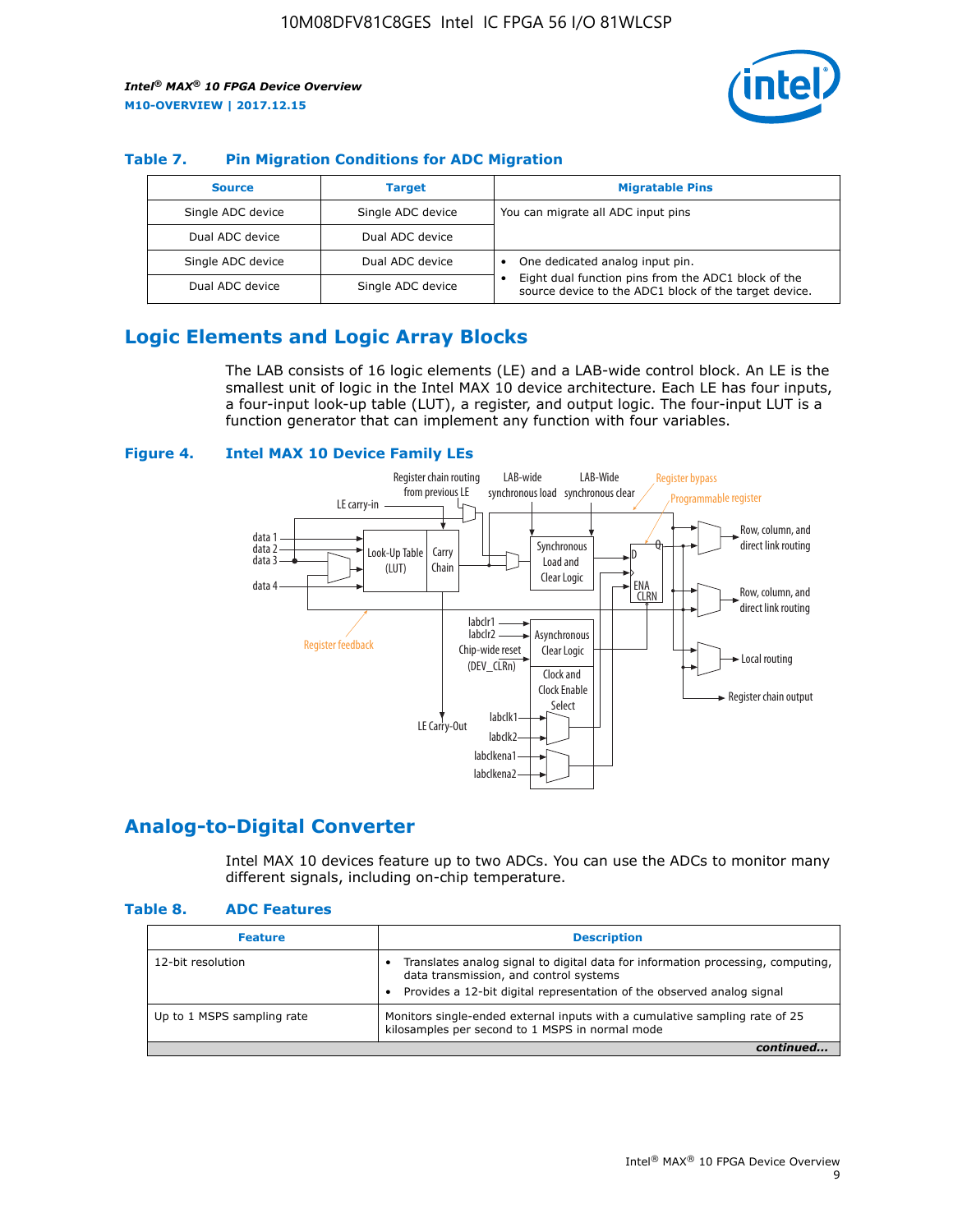

| <b>Feature</b>                                                  | <b>Description</b>                                                                                                                                 |
|-----------------------------------------------------------------|----------------------------------------------------------------------------------------------------------------------------------------------------|
| Up to 17 single-ended external inputs<br>for single ADC devices | One dedicated analog and 16 dual function input pins                                                                                               |
| Up to 18 single-ended external inputs<br>for dual ADC devices   | One dedicated analog and eight dual-function input pins in each ADC block<br>$\bullet$<br>Simultaneous measurement capability for dual ADC devices |
| On-chip temperature sensor                                      | Monitors external temperature data input with a sampling rate of up to 50<br>kilosamples per second                                                |

# **User Flash Memory**

The user flash memory (UFM) block in Intel MAX 10 devices stores non-volatile information.

UFM provides an ideal storage solution that you can access using Avalon Memory-Mapped (Avalon-MM) slave interface protocol.

#### **Table 9. UFM Features**

| <b>Features</b>     | <b>Capacity</b>                                                             |
|---------------------|-----------------------------------------------------------------------------|
| Endurance           | Counts to at least 10,000 program/erase cycles                              |
| Data retention      | 20 years at 85 $^{\circ}$ C<br>٠<br>10 years at 100 °C<br>$\bullet$         |
| Operating frequency | Maximum 116 MHz for parallel interface and 7.25 MHz for<br>serial interface |
| Data length         | Stores data up to 32 bits length in parallel                                |

# **Embedded Multipliers and Digital Signal Processing Support**

Intel MAX 10 devices support up to 144 embedded multiplier blocks. Each block supports one individual  $18 \times 18$ -bit multiplier or two individual  $9 \times 9$ -bit multipliers.

With the combination of on-chip resources and external interfaces in Intel MAX 10 devices, you can build DSP systems with high performance, low system cost, and low power consumption.

You can use the Intel MAX 10 device on its own or as a DSP device co-processor to improve price-to-performance ratios of DSP systems.

You can control the operation of the embedded multiplier blocks using the following options:

- Parameterize the relevant IP cores with the Intel Quartus Prime parameter editor
- Infer the multipliers directly with VHDL or Verilog HDL

System design features provided for Intel MAX 10 devices: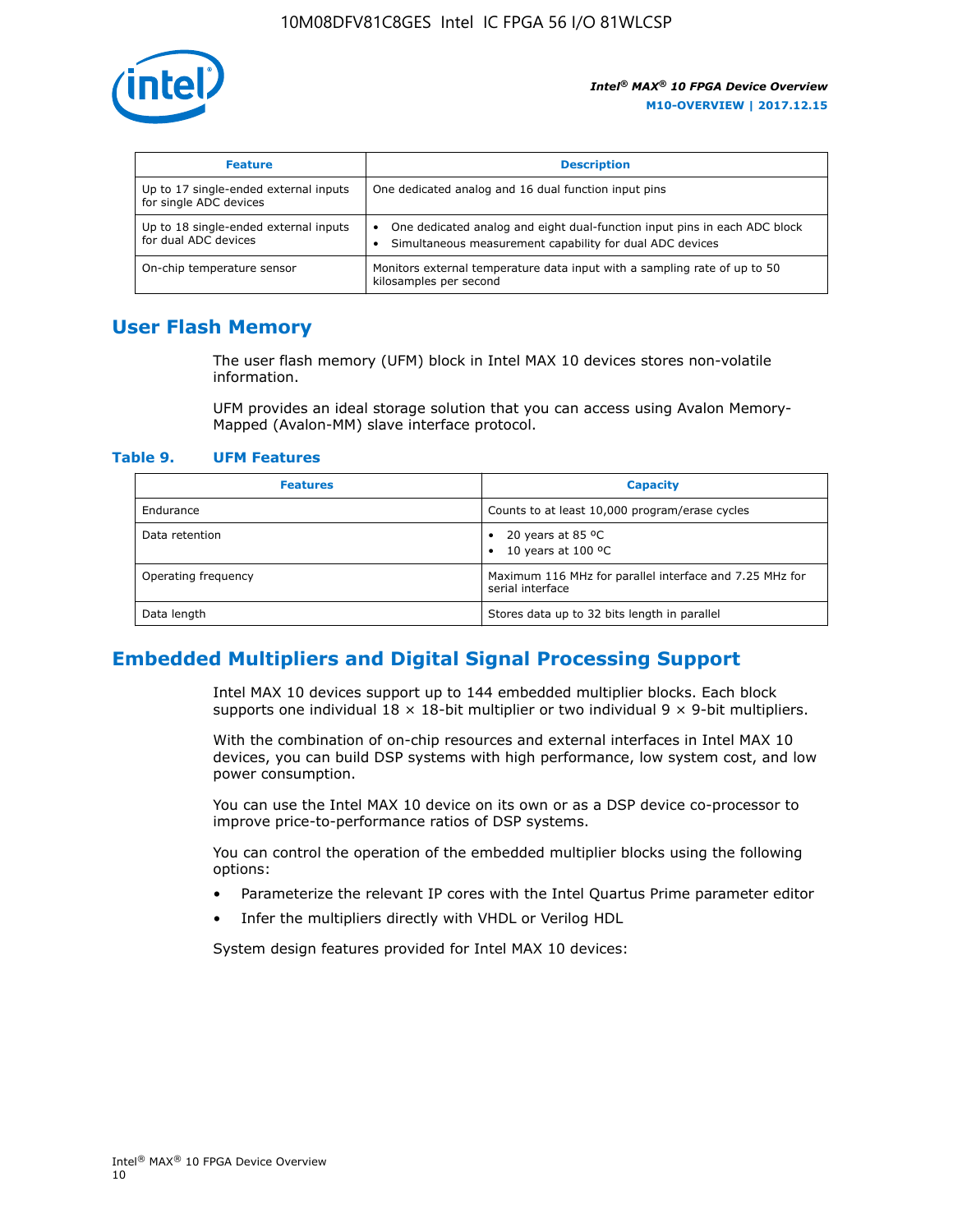

- DSP IP cores:
	- Common DSP processing functions such as finite impulse response (FIR), fast Fourier transform (FFT), and numerically controlled oscillator (NCO) functions
	- Suites of common video and image processing functions
- Complete reference designs for end-market applications
- DSP Builder for Intel FPGAs interface tool between the Intel Quartus Prime software and the MathWorks Simulink and MATLAB design environments
- DSP development kits

## **Embedded Memory Blocks**

The embedded memory structure consists of M9K memory blocks columns. Each M9K memory block of a Intel MAX 10 device provides 9 Kb of on-chip memory capable of operating at up to 284 MHz. The embedded memory structure consists of M9K memory blocks columns. Each M9K memory block of a Intel MAX 10 device provides 9 Kb of on-chip memory. You can cascade the memory blocks to form wider or deeper logic structures.

You can configure the M9K memory blocks as RAM, FIFO buffers, or ROM.

The Intel MAX 10 device memory blocks are optimized for applications such as high throughput packet processing, embedded processor program, and embedded data storage.

| <b>Operation Modes</b> | <b>Port Widths</b>                                                            |
|------------------------|-------------------------------------------------------------------------------|
| Single port            | $x1, x2, x4, x8, x9, x16, x18, x32, and x36$                                  |
| Simple dual port       | $x1, x2, x4, x8, x9, x16, x18, x32, and x36$                                  |
| True dual port         | $\times1, \times2, \times4, \times8, \times9, \times16, \text{and } \times18$ |

#### **Table 10. M9K Operation Modes and Port Widths**

# **Clocking and PLL**

Intel MAX 10 devices offer the following resources: global clock (GCLK) networks and phase-locked loops (PLLs) with a 116-MHz built-in oscillator.

Intel MAX 10 devices support up to 20 global clock (GCLK) networks with operating frequency up to 450 MHz. The GCLK networks have high drive strength and low skew.

The PLLs provide robust clock management and synthesis for device clock management, external system clock management, and I/O interface clocking. The high precision and low jitter PLLs offers the following features:

- Reduction in the number of oscillators required on the board
- Reduction in the device clock pins through multiple clock frequency synthesis from a single reference clock source
- Frequency synthesis
- On-chip clock de-skew
- Jitter attenuation
- Dynamic phase-shift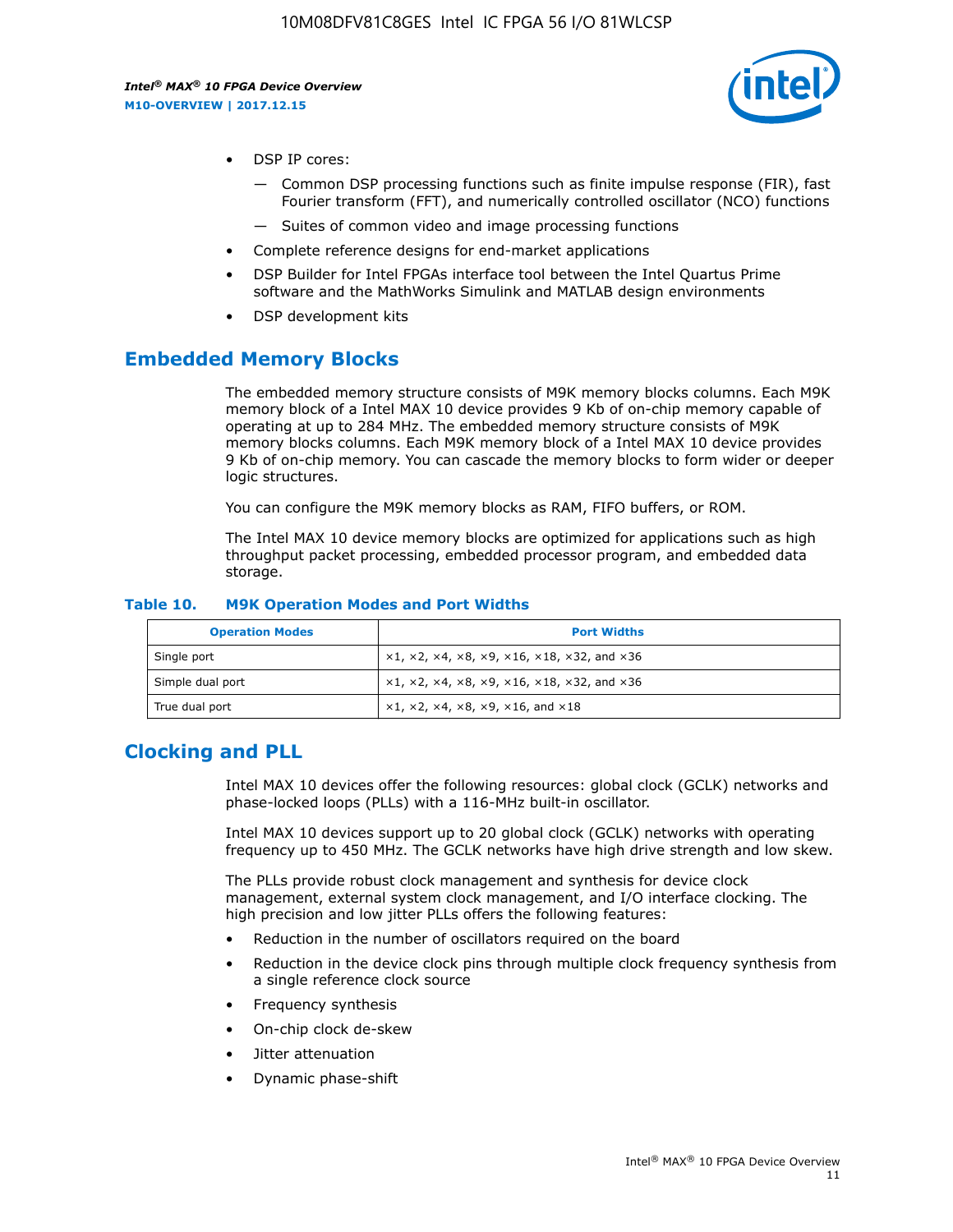

- Zero delay buffer
- Counter reconfiguration
- Bandwidth reconfiguration
- Programmable output duty cycle
- PLL cascading
- Reference clock switchover
- Driving of the ADC block

# **FPGA General Purpose I/O**

The Intel MAX 10 I/O buffers support a range of programmable features.

These features increase the flexibility of I/O utilization and provide an alternative to reduce the usage of external discrete components such as a pull-up resistor and a PCI clamp diode.

# **External Memory Interface**

Dual-supply Intel MAX 10 devices feature external memory interfaces solution that uses the I/O elements on the right side of the devices together with the UniPHY IP.

With this solution, you can create external memory interfaces to 16-bit SDRAM components with error correction coding (ECC).

*Note:* The external memory interface feature is available only for dual-supply Intel MAX 10 devices.

#### **Table 11. External Memory Interface Performance**

| <b>External Memory</b><br>Interface $(3)$ | <b>I/O Standard</b> | <b>Maximum Width</b> | <b>Maximum Frequency (MHz)</b> |
|-------------------------------------------|---------------------|----------------------|--------------------------------|
| <b>DDR3 SDRAM</b>                         | $SSTL-15$           | 16 bit $+8$ bit ECC  | 303                            |
| <b>DDR3L SDRAM</b>                        | SSTL-135            | 16 bit $+8$ bit ECC  | 303                            |
| <b>DDR2 SDRAM</b>                         | SSTL-18             | 16 bit $+8$ bit ECC  | 200                            |
| LPDDR2 SDRAM                              | HSUL-12             | 16 bit without ECC   | $200^{(4)}$                    |

### **Related Links**

[External Memory Interface Spec Estimator](http://www.altera.com/technology/memory/estimator/mem-emif-index.html)

Provides a parametric tool that allows you to find and compare the performance of the supported external memory interfaces in Intel FPGAs.

 $(3)$  The device hardware supports SRAM. Use your own design to interface with SRAM devices.

 $(4)$  To achieve the specified performance, constrain the memory device I/O and core power supply variation to within ±3%. By default, the frequency is 167 MHz.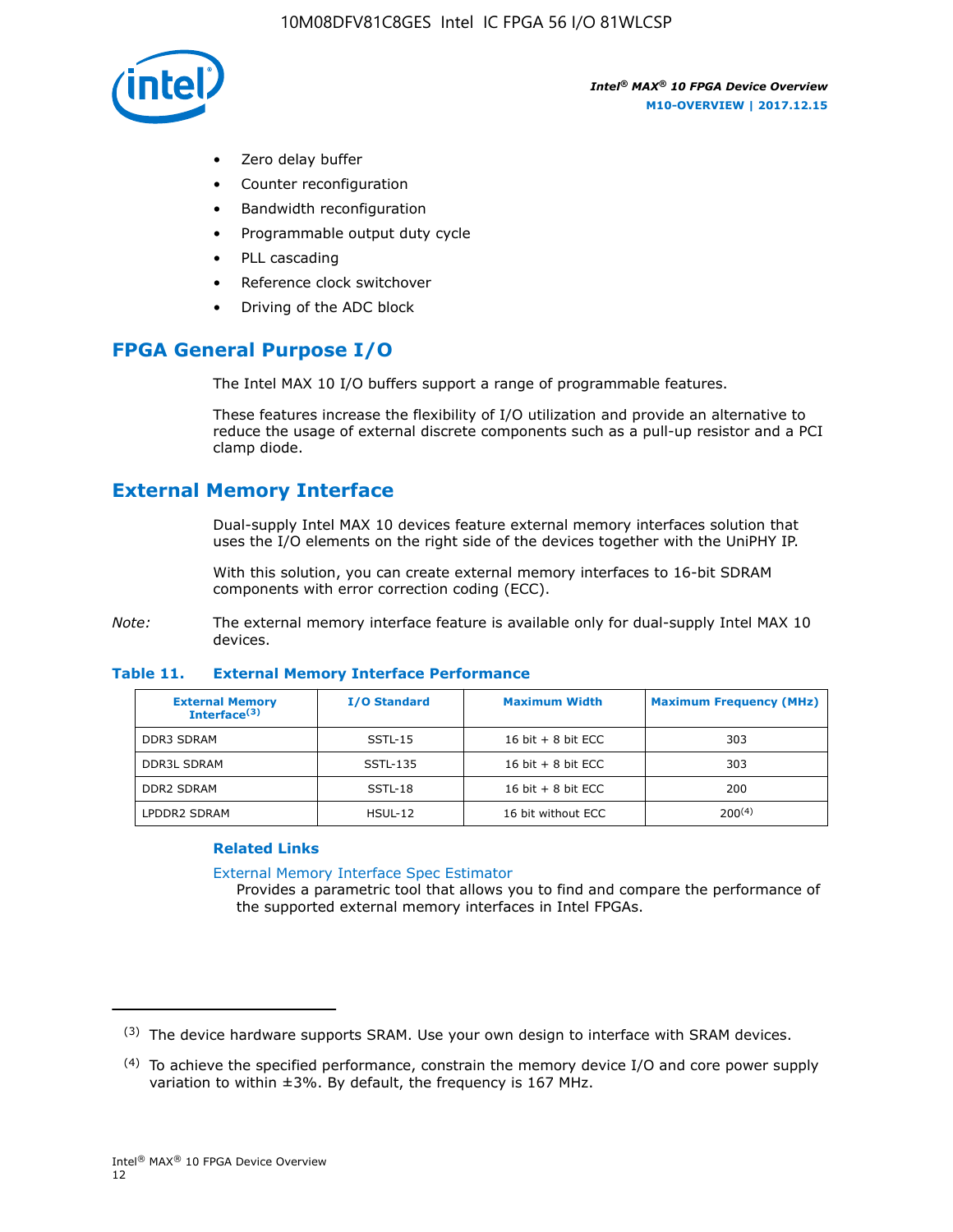

# **Configuration**

## **Table 12. Configuration Features**

| <b>Feature</b>                    | <b>Description</b>                                                                                                                                                                       |
|-----------------------------------|------------------------------------------------------------------------------------------------------------------------------------------------------------------------------------------|
| Dual configuration                | Stores two configuration images in the configuration flash memory (CFM)<br>Selects the first configuration image to load using the CONFIG SEL pin                                        |
| Design security                   | Supports 128-bit key with non-volatile key programming<br>Limits access of the JTAG instruction during power-up in the JTAG secure mode<br>Unique device ID for each Intel MAX 10 device |
| <b>SEU Mitigation</b>             | Auto-detects cyclic redundancy check (CRC) errors during configuration<br>Provides optional CRC error detection and identification in user mode                                          |
| Dual-purpose configuration<br>pin | Functions as configuration pins prior to user mode<br>Provides options to be used as configuration pin or user I/O pin in user mode                                                      |
| Configuration data<br>compression | Decompresses the compressed configuration bitstream data in real-time during<br>configuration<br>Reduces the size of configuration image stored in the CFM                               |
| Instant-on                        | Provides the fastest power-up mode for Intel MAX 10 devices.                                                                                                                             |

## **Table 13. Configuration Schemes for Intel MAX 10 Devices**

| <b>Configuration Scheme</b>   | <b>Compression</b>       | <b>Encryption</b> | <b>Dual Image</b><br><b>Configuration</b> | <b>Data Width</b> |
|-------------------------------|--------------------------|-------------------|-------------------------------------------|-------------------|
| <b>Internal Configuration</b> | Yes                      | Yes               | Yes                                       |                   |
| <b>JTAG</b>                   | $\overline{\phantom{a}}$ |                   | -                                         |                   |

## **Power Management**

## **Table 14. Power Options**

| <b>Power Options</b>                  | <b>Advantage</b>                                                                                                                                |  |
|---------------------------------------|-------------------------------------------------------------------------------------------------------------------------------------------------|--|
| Single-supply device                  | Saves board space and costs.                                                                                                                    |  |
| Dual-supply device                    | Consumes less power<br>Offers higher performance<br>$\bullet$                                                                                   |  |
| Power management<br>controller scheme | Reduces dynamic power consumption when certain applications are in standby mode<br>Provides a fast wake-up time of less than 1 ms.<br>$\bullet$ |  |

# **Document Revision History for Intel MAX 10 FPGA Device Overview**

| <b>Date</b>   | <b>Version</b> | <b>Changes</b>                                                                                                                                                                                                                       |
|---------------|----------------|--------------------------------------------------------------------------------------------------------------------------------------------------------------------------------------------------------------------------------------|
| December 2017 | 2017.12.15     | Added the U324 package for the Intel MAX 10 single power supply<br>devices.<br>Updated the 10M02 GPIO and LVDS count in the Maximum Resource<br>Counts for Intel MAX 10 Devices table.<br>Updated the I/O vertical migration figure. |
| February 2017 | 2017.02.21     | Rebranded as Intel.                                                                                                                                                                                                                  |
|               |                |                                                                                                                                                                                                                                      |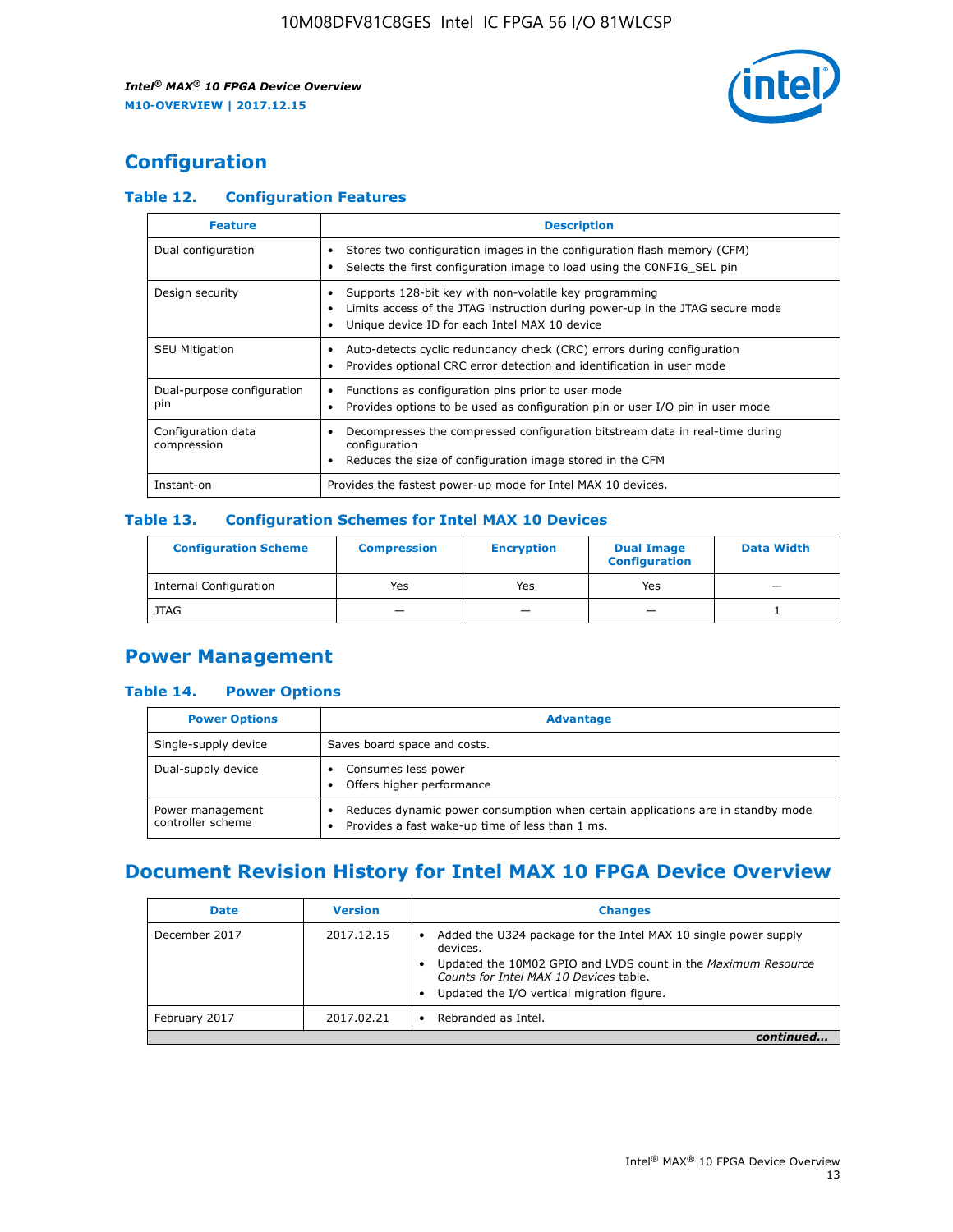

| <b>Date</b>    | <b>Version</b> | <b>Changes</b>                                                                                                                                                                                                                                                                                                                                                                                                                                                                                                                                                                                                                                                                                                                                                                                                                                                                                                                                                                                                                                                                                                  |
|----------------|----------------|-----------------------------------------------------------------------------------------------------------------------------------------------------------------------------------------------------------------------------------------------------------------------------------------------------------------------------------------------------------------------------------------------------------------------------------------------------------------------------------------------------------------------------------------------------------------------------------------------------------------------------------------------------------------------------------------------------------------------------------------------------------------------------------------------------------------------------------------------------------------------------------------------------------------------------------------------------------------------------------------------------------------------------------------------------------------------------------------------------------------|
| December 2016  | 2016.12.20     | • Updated EMIF information in the Summary of Features for Intel MAX 10<br>Devices table. EMIF is only supported in selected Intel MAX 10 device<br>density and package combinations, and for 600 Mbps performance, -6<br>device speed grade is required.<br>Updated the device ordering information to include P for leaded<br>package.                                                                                                                                                                                                                                                                                                                                                                                                                                                                                                                                                                                                                                                                                                                                                                         |
| May 2016       | 2016.05.02     | Removed all preliminary marks.<br>Update the ADC sampling rate description. The ADC feature monitors<br>single-ended external inputs with a cumulative sampling rate of 25<br>kilosamples per second to 1 MSPS in normal mode.                                                                                                                                                                                                                                                                                                                                                                                                                                                                                                                                                                                                                                                                                                                                                                                                                                                                                  |
| November 2015  | 2015.11.02     | Removed SF feature from the device ordering information figure.<br>$\bullet$<br>Changed instances of Quartus II to Intel Quartus Prime.<br>$\bullet$                                                                                                                                                                                                                                                                                                                                                                                                                                                                                                                                                                                                                                                                                                                                                                                                                                                                                                                                                            |
| May 2015       | 2015.05.04     | Added clearer descriptions for the feature options listed in the device<br>ordering information figure.<br>Updated the maximum dedicated LVDS transmitter count of 10M02<br>device from 10 to 9.<br>Removed the F672 package of the Intel MAX 10 10M25 device :<br>- Updated the devices I/O resources per package.<br>- Updated the I/O vertical migration support.<br>- Updated the ADC vertical migration support.<br>Updated the maximum resources for 10M25 device:<br>- Maximum GPIO from 380 to 360.<br>- Maximum dedicated LVDS transmitter from 26 to 24.<br>- Maximum emulated LVDS transmitter from 181 to 171.<br>- Maximum dedicated LVDS receiver from 181 to 171.<br>Added ADC information for the E144 package of the 10M04 device.<br>Updated the ADC vertical migration diagram to clarify that there are<br>single ADC devices with eight and 16 dual function pins.<br>Removed the note about contacting Altera for DDR3, DDR3L, DDR2,<br>and LPDDR2 external memory interface support. The Intel Quartus<br>Prime software supports these external memory interfaces from version<br>15.0. |
| December 2014  | 2014.12.15     | Changed terms:<br>- "dual image" to "dual configuration image"<br>- "dual-image configuration" to dual configuration"<br>Added memory initialization feature for Flash and Analog devices.<br>Added maximum data retention capacity of up to 20 years for UFM<br>feature.<br>Added maximum operating frequency of 7.25 MHz for serial interface<br>for UFM feature.                                                                                                                                                                                                                                                                                                                                                                                                                                                                                                                                                                                                                                                                                                                                             |
| September 2014 | 2014.09.22     | Initial release.                                                                                                                                                                                                                                                                                                                                                                                                                                                                                                                                                                                                                                                                                                                                                                                                                                                                                                                                                                                                                                                                                                |